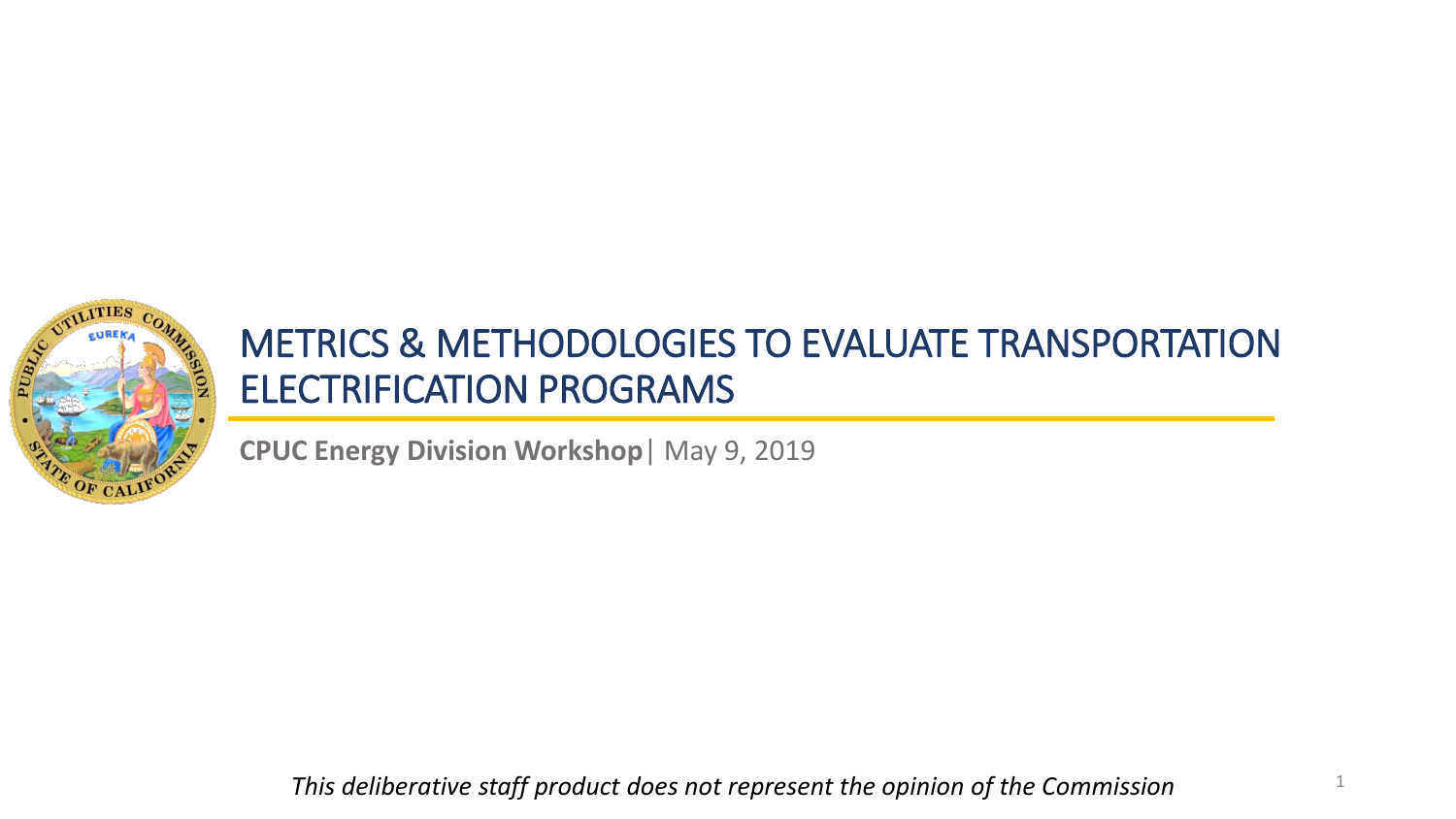

## Safety & Logistics

- In case of an Emergency Staff will call 911
	-
	- To evacuate, proceed out of 1 of 4 exits to Civic Center Plaza
		- Exit toward Van Ness / McAllister
		- Walk past City Hall
		- Congregate in open area between Herbst Theater and the Opera House
- Bathrooms & fountain in the Lobby and across the courtyard
- During Discussion Sessions, always identify yourself and the organization you are representing before starting to speak
- Webex participants type questions/comments to 'Chat Me!' and they will be read aloud

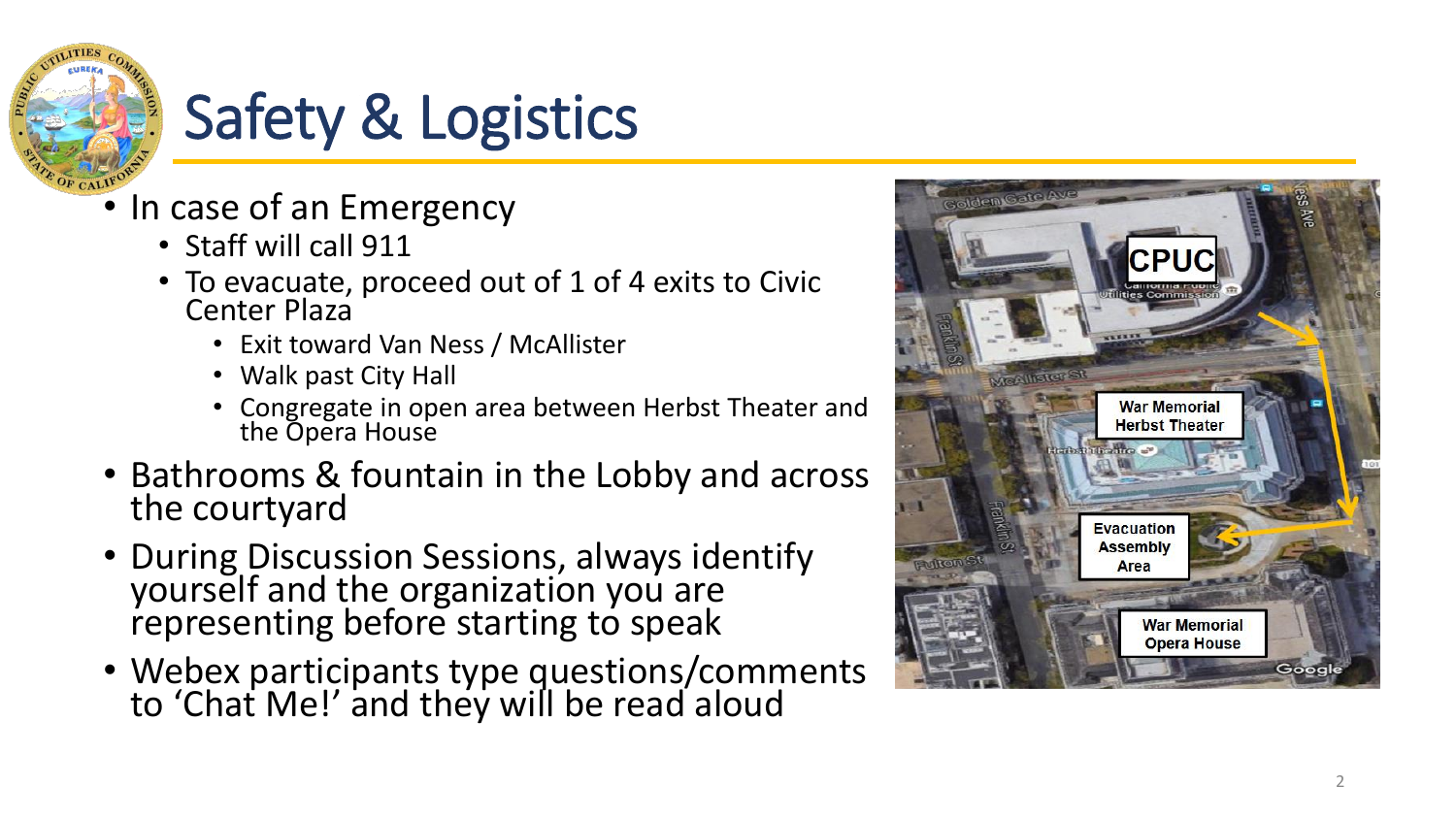

## Workshop Objectives

- Provide IOUs and TE program evaluators with information about other data collection and program evaluation strategies
	- Finalize data collection and reporting templates for priority review programs
	- Develop methodologies for broader IOU TE program evaluation going forward
- Leverage lessons learned from similar emerging technology programs' methodologies
	- Identify any key research questions that aren't asked in current CPUC TE data collection and reporting templates
	- Identify any data collection gaps and strategies to fill them
- Identify strategies to align data collection efforts and aggregate, compare, and share data and metrics across publicly-funded TE programs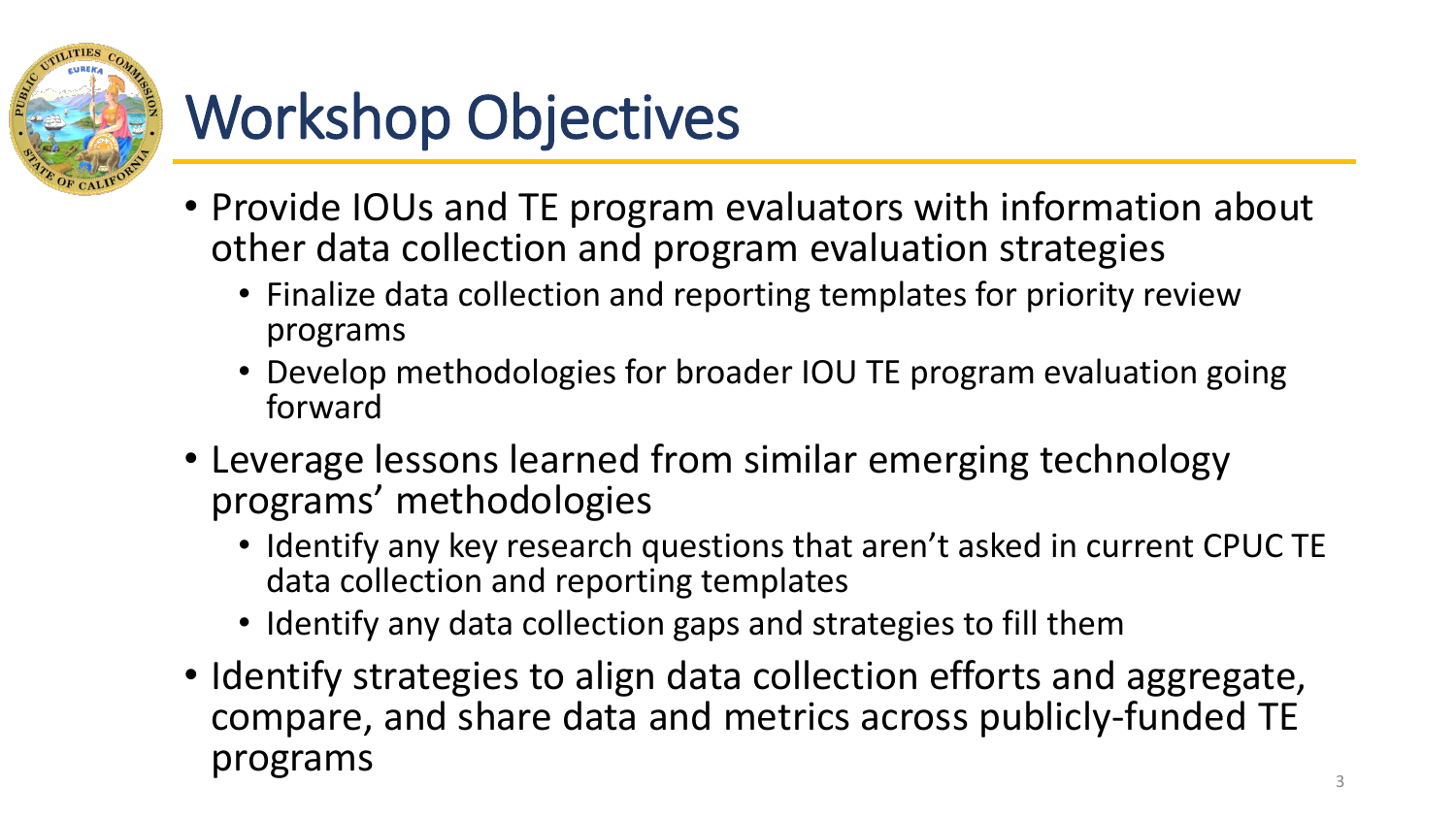

#### IOU SB 350 TE programs are currently being implemented

- CPUC adopted specific IOU reporting requirements for SB 350 programs
	- Intended to help evaluate program success and identify priority sectors/ program types for future IOU TE applications
	- Will also inform the AB 2127 statewide TE infrastructure assessment being led by the CEC
- Priority Review Programs were initially intended to give the IOUs the chance to evaluate specific programmatic designs
	- Deploy programs specifically addressing identified barriers to TE
	- Deploying programs quickly
	- Learning from initial investments to improve implementation of larger-scale programs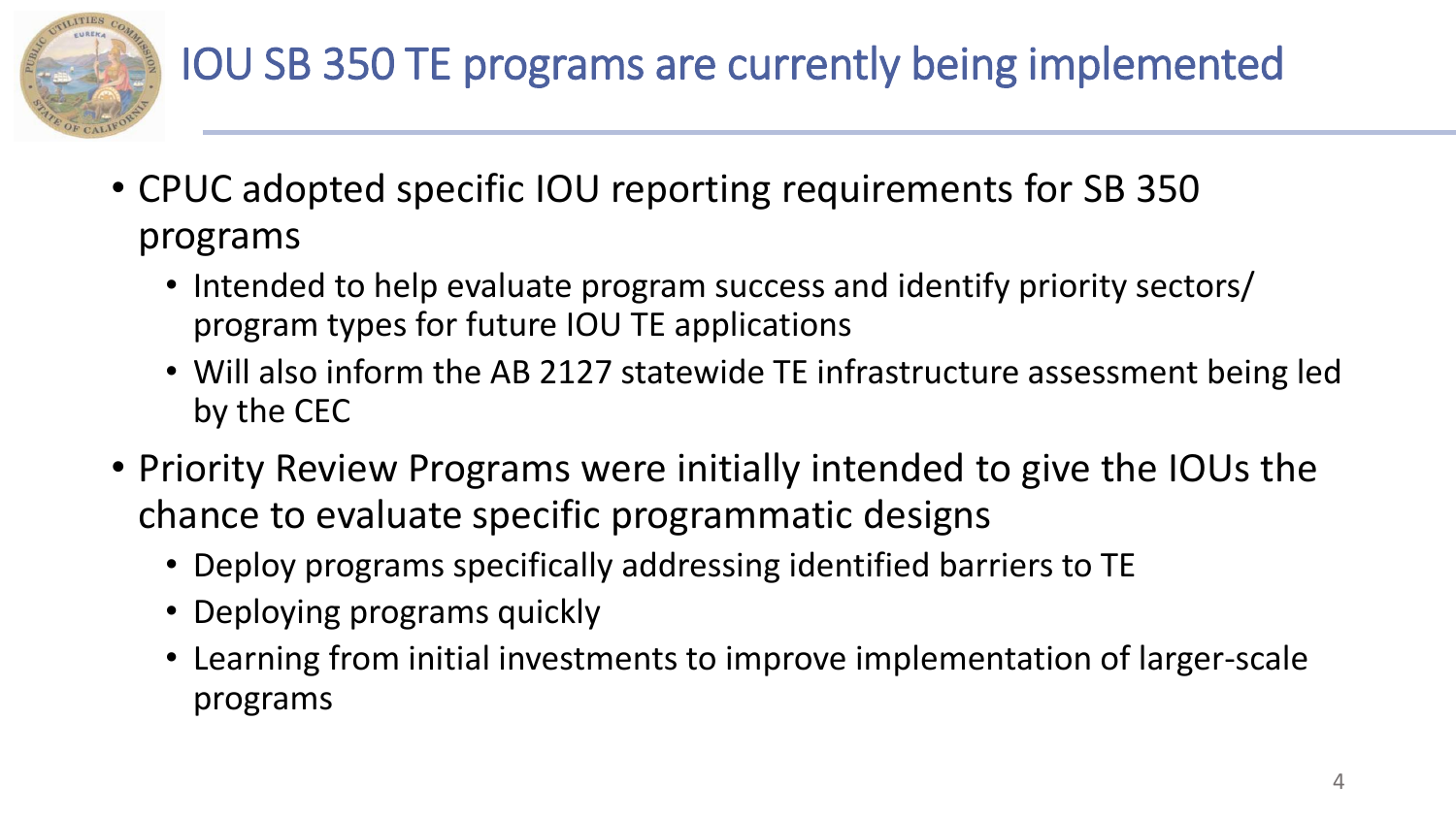

## Examples of data fields currently required for IOU SB 350 TE programs

- Summary data totals reported by site type (residence, MUD, workplace, port, etc)
	- Number of sites
	- Number of EVSE (L2, DCFC, non-standard)
	- Average EVSE utilization rate
	- Number of EVs served by project infrastructure
		- Total
		- Incremental EVs adopted due to project
	- GHG emissions reductions
	- Criteria pollutant emissions reductions
	- Petroleum displaced
- Project cost data
	- Utility-side costs
	- Customer-side costs
- Project results during each reporting period
	- Site locations
	- kWh of electricity dispensed and number of charging sessions
	- Customer fuel savings
	- Average time for site installation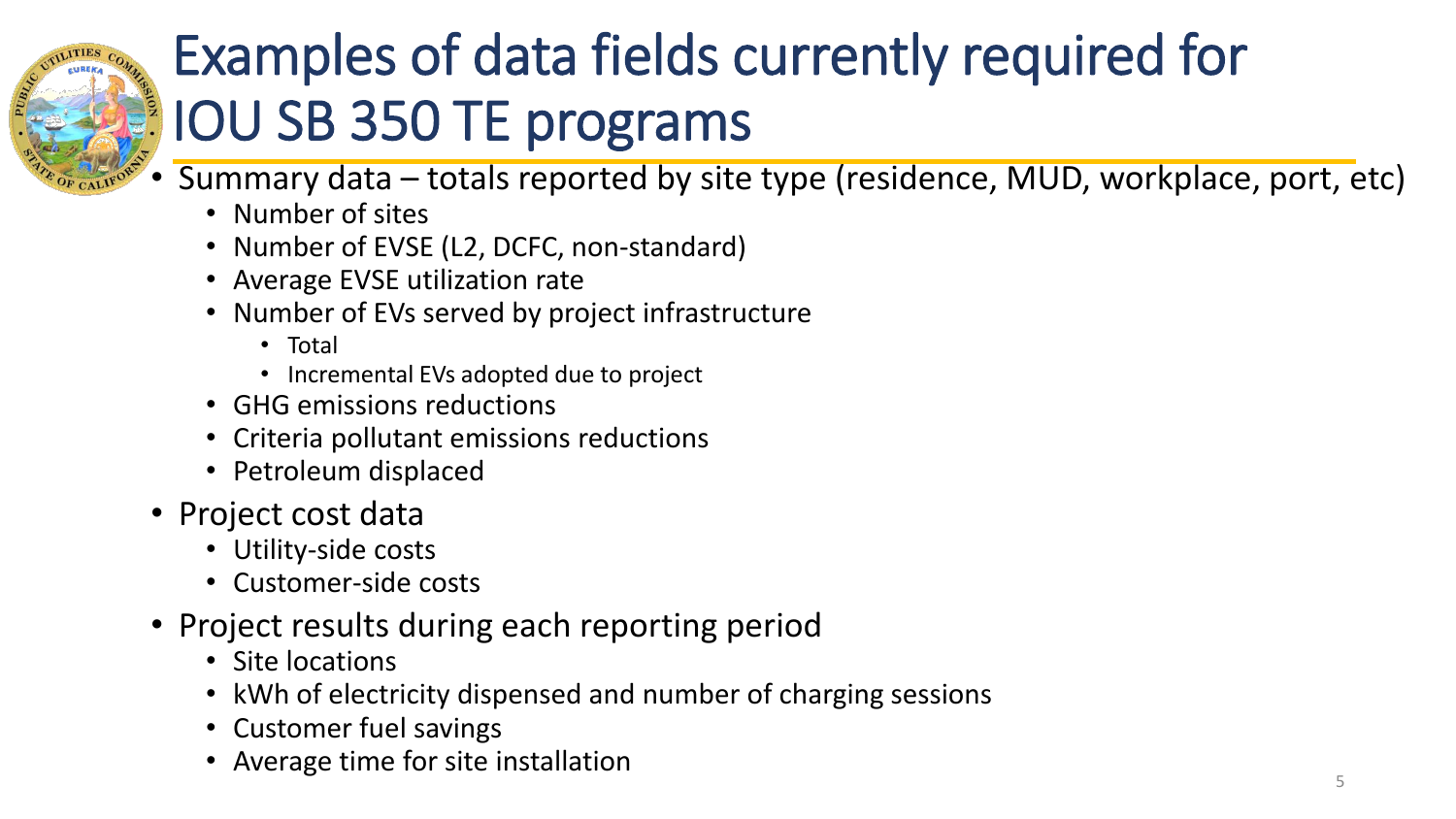

Evaluation of TE programs must demonstrate progress toward ZEV adoption, GHG reduction, & air quality goals

- Methodologies for evaluating IOU TE programs were left open in 2018 **Decisions** 
	- ZEV adoption
	- GHG reduction
	- Criteria air pollutant impacts
	- Load impacts
- Premature to attribute incrementality to IOU TE programs
	- Data collection needed to develop methodology for measuring program's impact on the above
	- PRP program implementation still being implemented
- Today's workshop will:
	- Discuss whether current data collection efforts are adequate/appropriate
	- Identify strategies to ensure TE program evaluations can develop incrementality metrics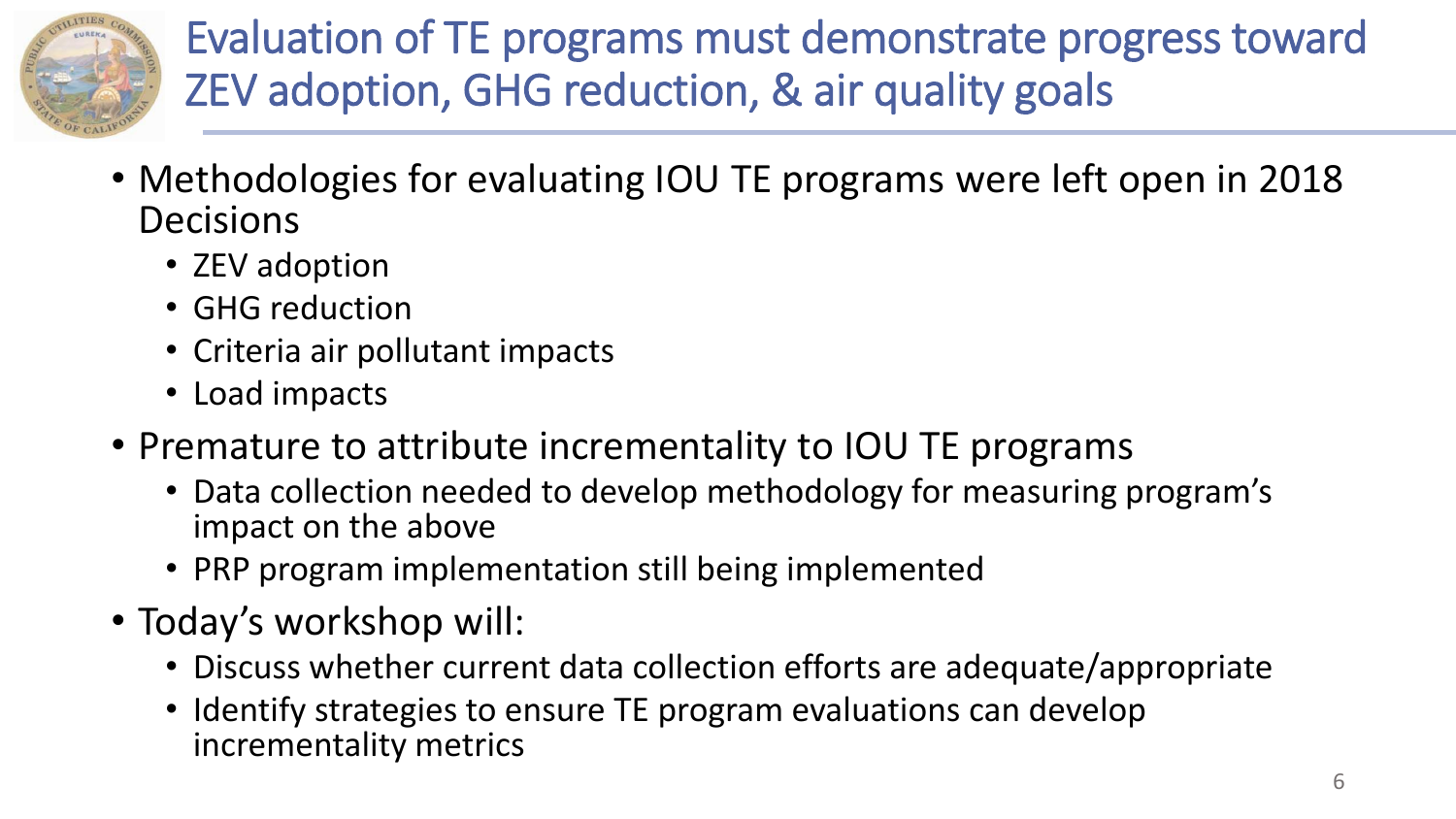

# **Agenda**

| <b>Topic</b>                                                                                          | <b>Presenter(s)</b>                                                                                                   | <b>Time</b>      |
|-------------------------------------------------------------------------------------------------------|-----------------------------------------------------------------------------------------------------------------------|------------------|
| <b>Introductory Remarks</b>                                                                           | <b>Commissioner Cliff Rechtschaffen</b>                                                                               | 10-10:10AM       |
| <b>Panel 1: Review of California's existing</b><br>TE metric collection & evaluation<br>methodologies | Carrie Sisto, CPUC<br>Ziga Ivanic, Energetics<br>Joshua Cunningham, CARB<br>Yachun Chow, CARB<br>Noel Crisostomo, CEC | 10:10-11:20AM    |
| <b>Panel 1 Discussion</b>                                                                             |                                                                                                                       | 11:30AM-12:30PM  |
| Lunch                                                                                                 |                                                                                                                       | 12:30-1:30PM     |
| Panel 2: Learning from and leveraging<br>evaluation methods from other<br>emerging programs           | Philip Kreycik, Cadmus<br>Dan Bowermaster, EPRI<br><b>Austin Brown, UC Davis</b><br>Gil Tal, UC Davis                 | 1:30-2:45PM      |
| <b>Panel 2 Discussion</b>                                                                             |                                                                                                                       | $3:00 - 4:15$ PM |
| Workshop wrap-up and next steps                                                                       | <b>Carrie Sisto</b>                                                                                                   | 4:15-4:30PM      |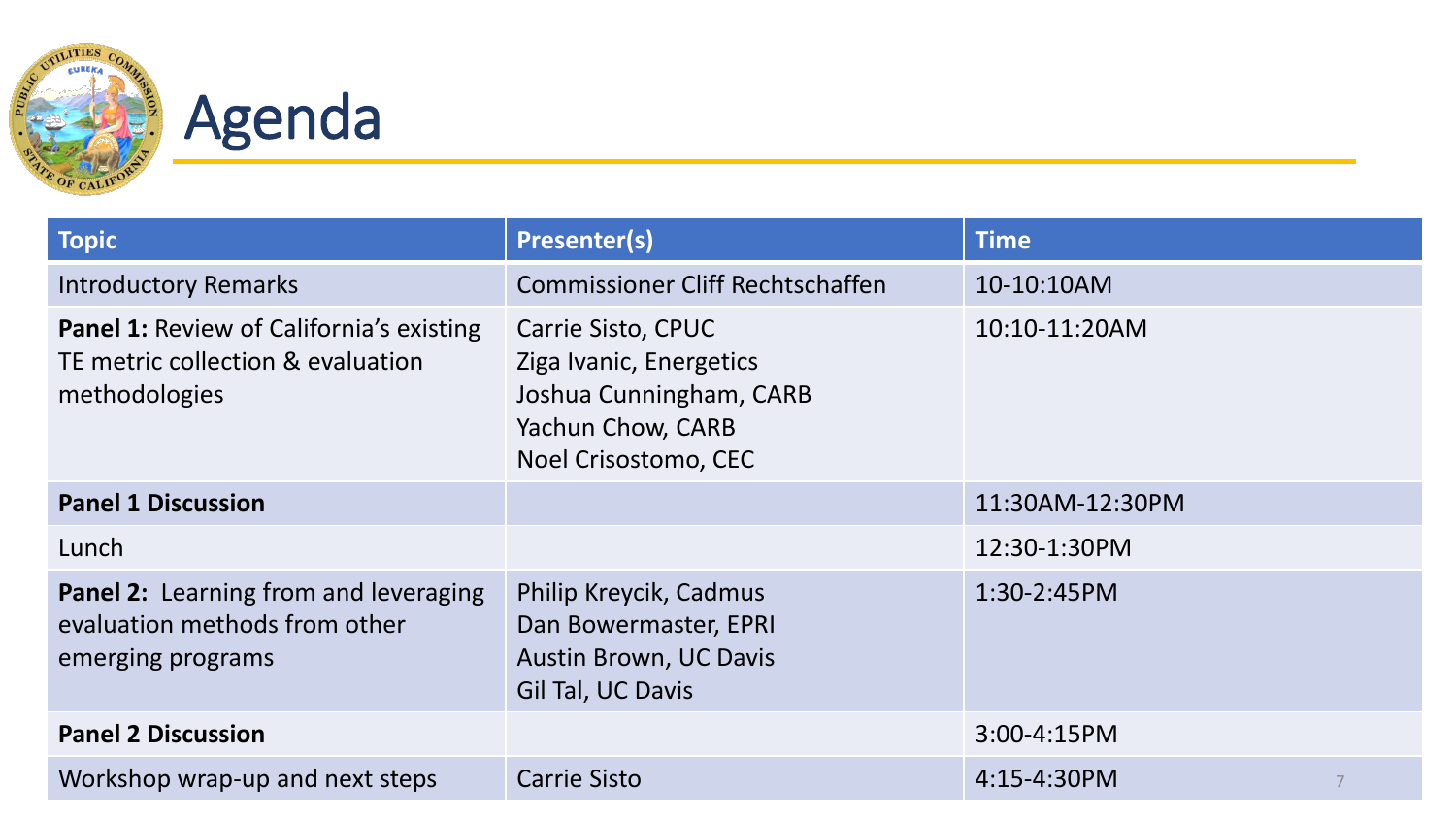

### Panel 1 Discussion Questions

- 1. Are other state agencies currently collecting standard data/metrics to evaluate publicly-funded TE programs?
	- If yes, do the CPUC SB 350 TE data collection templates collect similar data?
	- 2. If no, how are other state agencies developing new programs/regulations?
- 2. The 2018 SB 350 decisions direct the IOUs to work with CPUC and the selected evaluator to develop methodologies to measure incremental impacts. How can TE pilot program results and other early TE program results be used to fulfill these evaluation requirements?
- 3. Should data from publicly-funded TE programs and funding opportunities be centrally aggregated to better inform the development of future TE programs?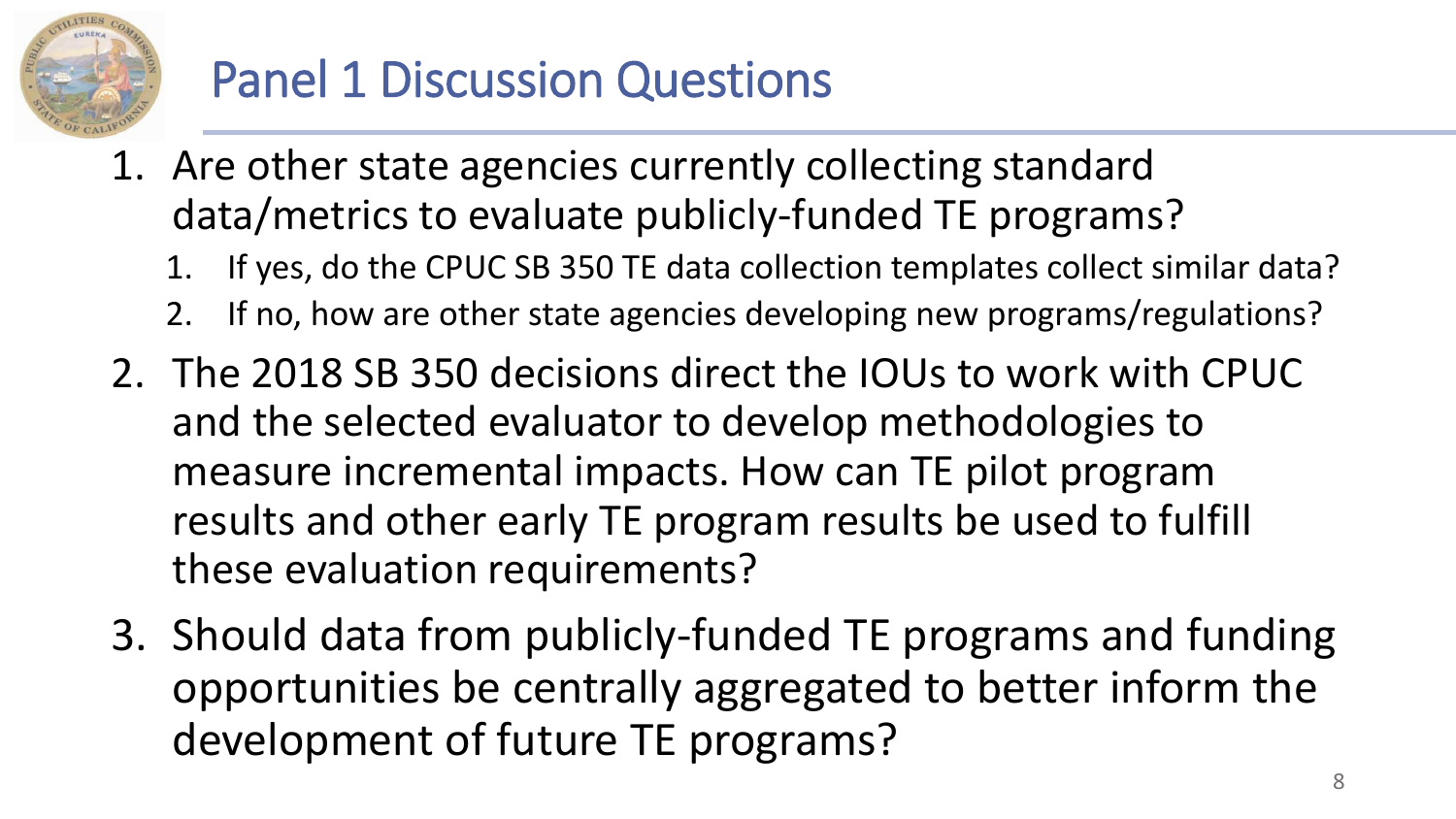

- 1. Are there lessons learned from prior evaluations/data collection efforts that could improve the effectiveness of current and future IOU SB 350 TE program evaluations?
- 2. Is the data currently being collected through the SB 350 TE templates adequate to complete existing program evaluation goals?
- 3. Can other existing program evaluation strategies help address current SB 350 TE program data collection/evaluation barriers?